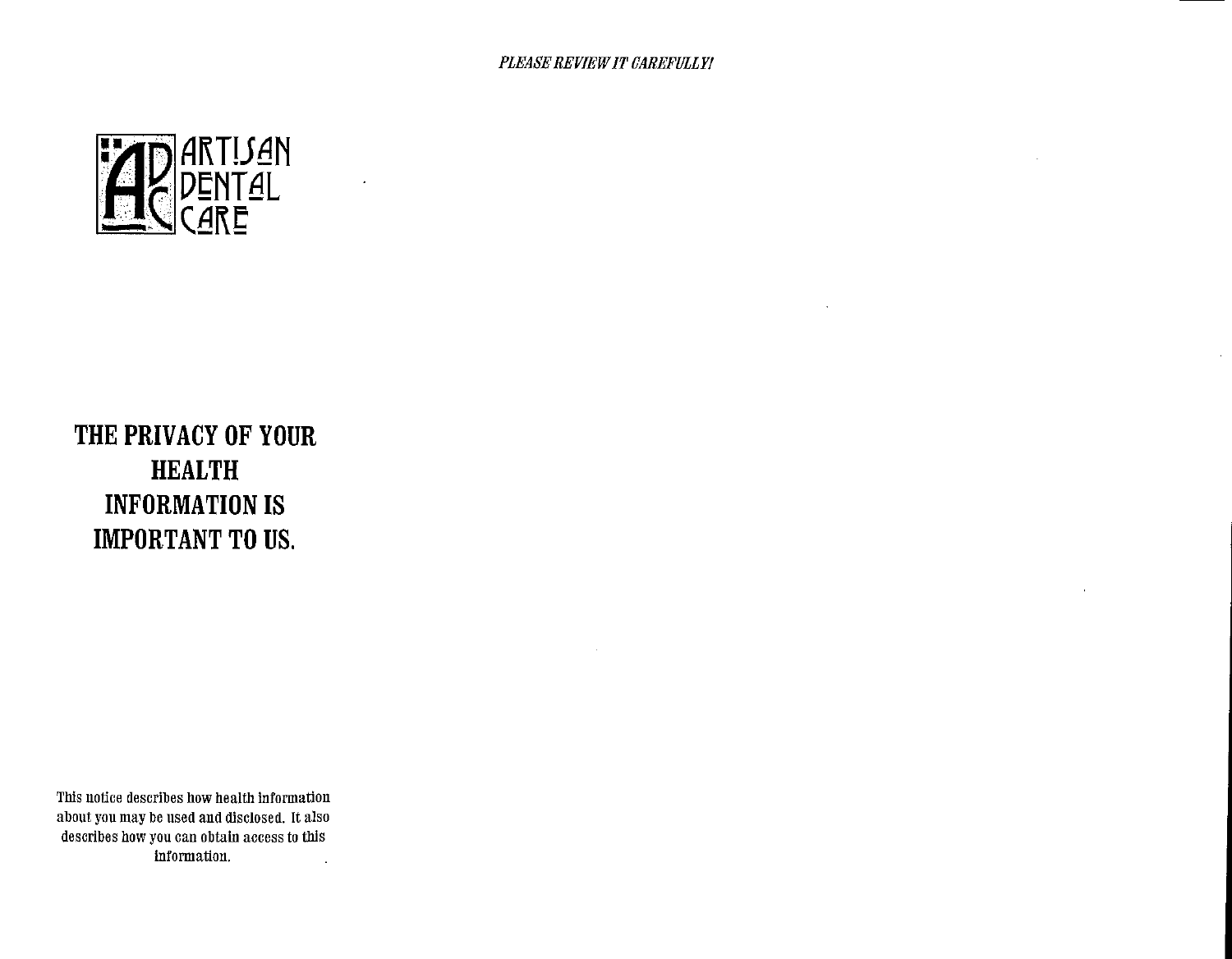## USES AND DISCLOSURES **OFHEALTH INFORMATION**

We use and disclose health information about you fortreatment, payment, and healthcare operations.For example:

## *Treatment*

 We may use and/or disclose your health information toa physician or other healthcare provider providingtreatment to you.

## *Payment*

 We may use and disclose your health information toobtain payment for services we provide to you.

## *Healthcare Operations*

 We may use and disclose your health information in connection with our healthcare operations. Healthcare operations include quality assessment and improvement activities, reviewing the competence or qualifications ofhealthcare professionals, evaluating practitioner and provider performance, conducting training programs, accreditation, certification, licensing or credentialingactivities.

#### Your Authorization

 In addition to our use of your health information for treatment, payment or healthcare operations, you maygive us written authorization to use your health information or to disclose it to anyone for any purpose. If you give us an authorization, you may revoke it in writing at any time. Your revocation willnot affect any use or disclosures permitted by your authorization while it was in effect. Unless you give us a written authorization, we cannot use or disclose yourhealth information for any reason except thosedescribed in this Notice.

#### To Your Family and Friends

 We must disclose your health information to you, as described in the Patient Rights section of this Notice. We may disclose your health information to a family member, friend or other person to the extent necessary to help with your healthcare or with payment for yourhealthcare, but only if you agree that we may do so.

#### Persons Involved In Care

 We may use or disclose health information to notify, orassist in the notification of (including identifying orlocating) a family member, your personal representative or another person responsible for yourcare, of your location, your general condition, ordeath. If you are present, then prior to use or

disclosure of your health information, we will provideyou with an opportunity to object to such uses ordisclosures. In the event of your incapacity or emergency circumstances, we will disclose health information based on a determination using ourprofessional judgment disclosing only health information that is directly relevant to the person's involvement in your healthcare. We will also use ourprofessional judgment and our experience with common practice to make reasonable inferences of your best interest in allowing a person to pick up filled prescriptions, medical supplies, x-rays, or other similarforms of health information.

#### Marketing Health-Related Services

 We will not use your health information for marketingcommunications without your written authorization.

#### Required by Law

 We may use or disclose your health information whenwe are required to do so by law.

#### Abuse or Neglect

 We may disclose your health information to appropriate authorities if we reasonably believe that you are a possible victim of abuse, neglect, or domestic violence or the possible victim of other crimes. We may disclose your health information to the extent necessary to avert a serious threat to your health orsafety or the health or safety of others.

## National Security

 We may disclose to military authorities the health information of Armed Forces personnel under certain circumstances. We may disclose to authorized federalofficials health information required for lawfulntelligence, counterintelligence, and other national security activities. We may disclose to correctionalnstitution or law enforcement official having lawful custody of protected health information of inmate orpatient under certain circumstances.

#### Appointment Reminders

 We may use or disclose your health information to provide you with appointment reminders {such asvoicemail messages, postcards, or letters).

#### PATIENT RIGHTS

Access You have the right to look at or get copies of yourhealth information, with limited exceptions. You may requestthat

we provide copies in a format other than photocopies.We

 will use the format you request unless we cannot practicably do so. (You must make a request in writing to obtain access to your health information. You may obtain a form to request access by using the contact information listed at the end of this Notice. We will charge you a reasonable cost-based fee for expenses such as copies and staff time. You may also request access by sending us a letter to the address at the end of this Notice. If you request copies, we will charge you \$0.75 for each page and postage if you want thecopies mailed to you.

 If you request an alternative format, we will charge a cost based fee for providing your health information in that format. If you prefer, we will prepare a summary or an explanation of your health information for a fee.Contact us using the information listed at the end ofthis Notice for a full explanation of our fee structure.)

#### Disclosure Accounting

 You have the right to receive a list of instances in which we or our business associates disclosed your health information for purposes, other than treatment,payment, healthcare operations and certain other activities, for the last 6 years, but not before April 14, 2003. If you request this accounting more than oncein a 12-month period, we may charge you a reasonable, cost based fee for responding to theseadditional requests.

#### Restriction

 You have the right to request that we place additionalrestrictions on our use or disclosure of your healthnformation. We are not required to agree to these additional restrictions, but if we do, we will abide byour agreement (except in an emergency).

#### Alternative Communication

 You have the right to request that we communicate with you about your health information by alternative means or to alternative locations. You must make yourrequest in writing. Your request must specify the alternative means or location, and provide satisfactory explanation how payments will be handled under thealternative means or location you request.

## Amendment

 You have the right to request that we amend your health information. (Your request must be in writing,and it must explain why the information should be amended.) We may deny your request under certaincircumstances.